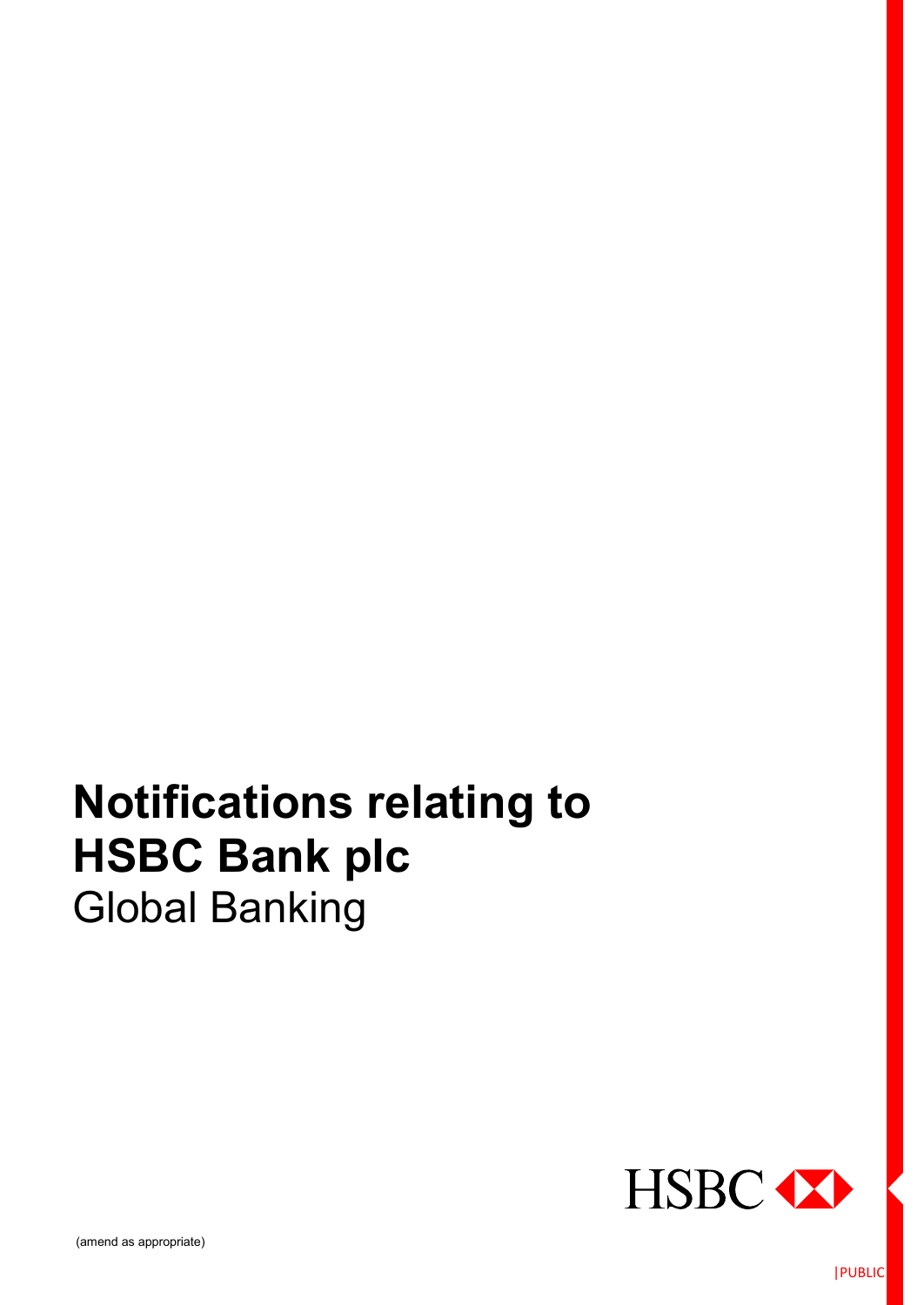# **1. Introduction and interpretation**

When you do Global Banking business with HSBC Bank plc, we need to provide you with the notifications set out below.

In this form, HSBC Bank plc may be referred to as "HSBC", "we" or "our".

If you have any questions please contact your usual HSBC representative.

The registered address of HSBC Bank plc is 8 Canada Square, London E14 5HQ, United Kingdom. HSBC Bank plc is registered in England, with company registration number 14259. HSBC Bank plc's e-mail address for communications in relation to these notifications is regulatory.business.support.europe@HSBC.com.

HSBC Bank plc is authorised by the Prudential Regulation Authority and regulated by the Financial Conduct Authority and the Prudential Regulation Authority. HSBC Bank plc appears on the UK's financial services register with firm reference number 114216. The address of the Prudential Regulation Authority is Prudential Regulation Authority, 20 Moorgate, London EC2R 6DA. The address of the Financial Conduct Authority is Financial Conduct Authority, 12 Endeavour Square, London E20 1JN.

#### **2. Communications between us**

Communications between us in relation to any products or services which we provide to you which are within the scope of the (recast) Markets in Financial Instruments Directive 2014/65/EU as implemented into UK law ("**MiFID II**") shall be in English.

Generally, including, where relevant, for the purposes of any order you wish to place with us, you may communicate with us as through your usual HSBC representative, through one of the following means:

- i. by post, personal delivery or in person at our registered office set out above;
- ii. by telephone; and
- iii. where we agree, by e-mail.

In any situations where you are obliged to communicate with us in writing, please do so:

- i. by post or personal delivery to our registered office, marked to the attention of your usual HSBC representative; or
- ii. where we agree, by sending an e-mail to an email address that we will provide you for the purpose from time to time.

# **3. Recording and monitoring of communications**

In certain circumstances, communications in relation to the business conducted between us (including e-mails, voicemail, online chat conversations, telephone calls and website usage records) as well as paper correspondence such as envelopes or packages may be monitored, recorded or inspected (as appropriate) using monitoring devices or other technical or physical means. The monitoring of communications may take place where deemed necessary for purposes permitted by law from time to time, including without limitation to record evidence of business transactions and so as to ensure compliance with HSBC's regulatory obligations and its policies and procedures.

As required by applicable law and regulation, HSBC will record telephone conversations and electronic communications that result in transactions or that may result in transactions which fall within the scope of MiFID II.

Where HSBC is required to record communications under the rules of the Financial Conduct Authority ("**FCA**"), a copy of the recording of those communications referred to in the preceding paragraph will be made available to you on request for a period of five years from the date of the communication. The FCA may request that we retain certain or specific records for longer than five years and, if it does, the records retained as a result of such a FCA request will be available to you for a period of up to seven years.

Any telephone conversations and electronic communications that are recorded for the purposes described here may be recorded without use of a warning tone or other notification. All recordings and other records shall be and remain HSBC's sole property.

# **4. Conflicts of interest**

Situations can arise where our interests, or those of our staff, conflict with your interests or where your interests compete with those of other clients of ours.

The way in which we address any actual or potential conflicts of interest and a description of our conflicts of interest policy can be accessed through the website link indicated below. Our conflicts of interest policy sets out in more detail the circumstances which may constitute or may give rise to a conflict of interest, the procedures we will follow and the measures we will adopt to prevent or manage such conflicts. Where you request, we will provide you with further information on our conflicts of interest policy.